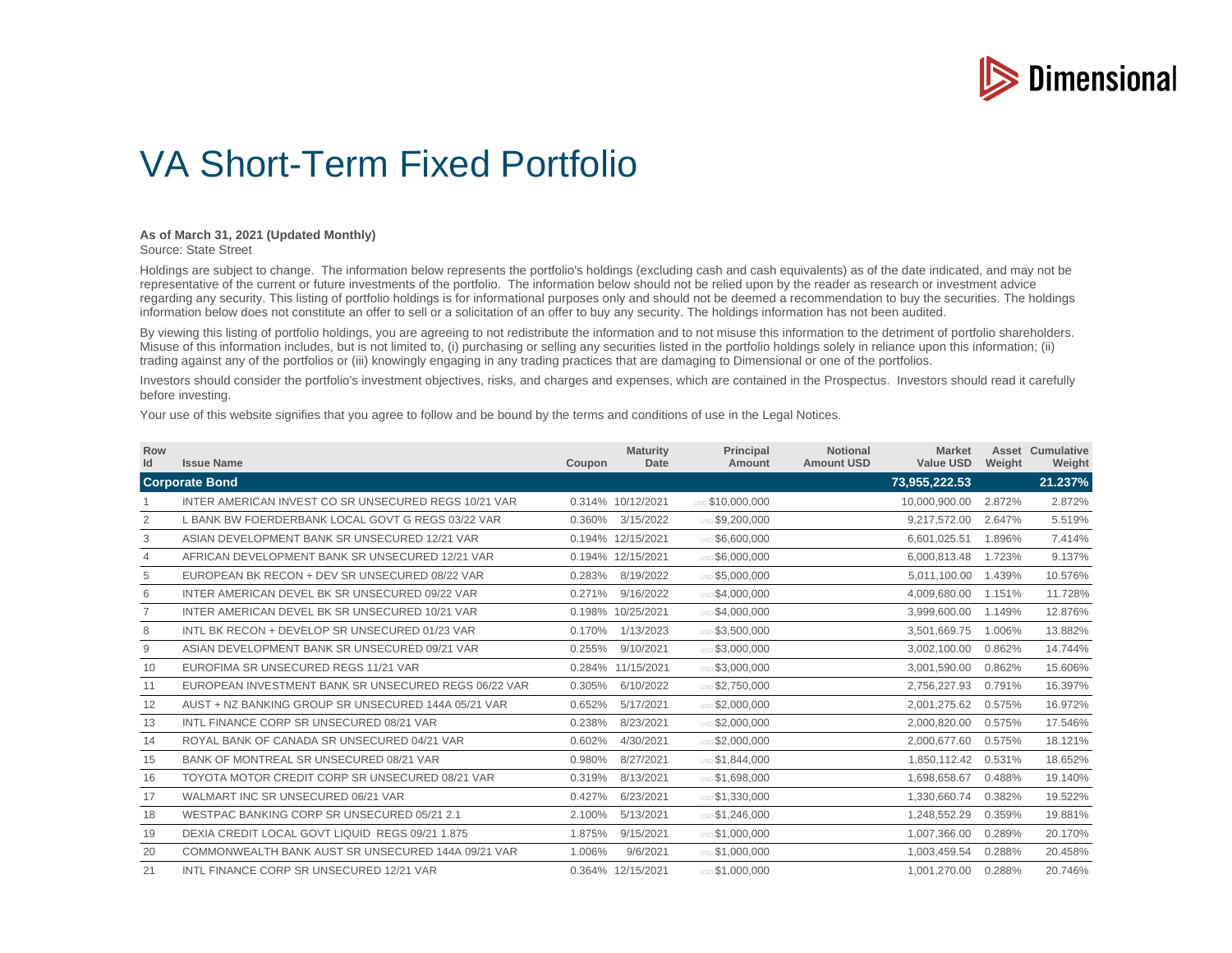| Row<br>Id   | <b>Issue Name</b>                                   | Coupon | <b>Maturity</b><br>Date | Principal<br>Amount    | Notional<br><b>Amount USD</b> | <b>Market</b><br><b>Value USD</b> | Weight | <b>Asset Cumulative</b><br>Weight |
|-------------|-----------------------------------------------------|--------|-------------------------|------------------------|-------------------------------|-----------------------------------|--------|-----------------------------------|
|             | <b>Corporate Bond</b>                               |        |                         |                        |                               | 73.955.222.53                     |        | 21.237%                           |
| 22          | OEKB OEST. KONTROLLBANK GOVT GUARANT REGS 11/21 VAR |        | 0.192% 11/22/2021       | <b>USD \$1,000,000</b> |                               | 999,996.24                        | 0.287% | 21.033%                           |
| 23          | BANK OF MONTREAL SR UNSECURED 04/21 VAR             | 0.685% | 4/13/2021               | USD \$710,000          |                               | 710,094.74                        | 0.204% | 21.237%                           |
|             | <b>Sovereign Bond</b>                               |        |                         |                        |                               | 54,571,350.44                     |        | 15.670%                           |
| 24          | US TREASURY FRN 07/22 VAR                           | 0.070% | 7/31/2022               | USD \$27,000,000       |                               | 27,011,060.82                     | 7.756% | 28.993%                           |
| 25          | US TREASURY FRN 01/23 VAR                           | 0.064% | 1/31/2023               | USD \$11,750,000       |                               | 11,754,214.02                     | 3.375% | 32.368%                           |
| 26          | FEDERAL FARM CREDIT BANK BONDS 04/21 VAR            | 0.151% | 4/16/2021               | USD \$5,000,000        |                               | 5,000,242.45                      | 1.436% | 33.804%                           |
| 27          | NEDER WATERSCHAPSBANK SR UNSECURED 144A 12/21 VAR   |        | 0.254% 12/15/2021       | USD \$3,000,000        |                               | 3,001,179.69                      | 0.862% | 34.666%                           |
| 28          | KOMMUNALBANKEN AS SR UNSECURED 144A 02/22 VAR       | 0.256% | 2/24/2022               | USD \$2,500,000        |                               | 2,501,425.08                      | 0.718% | 35.384%                           |
| 29          | US TREASURY FRN 04/22 VAR                           | 0.129% | 4/30/2022               | USD \$2,300,000        |                               | 2,302,460.86                      | 0.661% | 36.045%                           |
| 30          | FED HOME LN DISCOUNT NT DISCOUNT NOT 04/21 0.00000  | 0.000% | 4/7/2021                | USD \$1,250,000        |                               | 1,250,000.00                      | 0.359% | 36.404%                           |
| 31          | KOMMUNALBANKEN AS SR UNSECURED REGS 09/21 VAR       | 0.306% | 9/8/2021                | USD \$1,000,000        |                               | 1,000,370.00                      | 0.287% | 36.692%                           |
| 32          | US TREASURY FRN 10/22 VAR                           |        | 0.070% 10/31/2022       | USD \$750,000          |                               | 750,397.52                        | 0.215% | 36.907%                           |
| <b>STIF</b> |                                                     |        |                         |                        |                               | 219,717,737.33                    |        | 63.093%                           |
| 33          | <b>QUEENSLAND TREASURY</b>                          | 0.100% | 4/1/2021                | USD \$9,500,000        |                               | 9,499,991.83                      | 2.728% | 39.635%                           |
| 34          | PSP CAPITAL INC.                                    | 0.010% | 4/15/2021               | USD \$7,250,000        |                               | 7,249,818.75                      | 2.082% | 41.717%                           |
| 35          | FMS WERTMANAGEMENT                                  | 0.160% | 4/14/2021               | USD \$6,750,000        |                               | 6,749,842.52                      | 1.938% | 43.655%                           |
| 36          | NATL AUSTRALIA BK LT                                | 0.010% | 6/1/2021                | USD \$6,500,000        |                               | 6,498,802.18                      | 1.866% | 45.521%                           |
| 37          | ROYAL BK OF CANADA                                  | 0.234% | 3/11/2022               | USD \$6,000,000        |                               | 5,999,999.76                      | 1.723% | 47.244%                           |
| 38          | NEDERLANDSE WTRSCHBNK                               | 0.130% | 4/6/2021                | USD \$5,500,000        |                               | 5,499,930.32                      | 1.579% | 48.823%                           |
| 39          | <b>KFW INTL FINANCE INC</b>                         | 0.120% | 5/4/2021                | USD \$5,250,000        |                               | 5,249,538.89                      | 1.507% | 50.331%                           |
| 40          | <b>BANQUE ET CAISSE</b>                             | 0.120% | 5/12/2021               | USD \$5,000,000        |                               | 4,999,486.65                      | 1.436% | 51.767%                           |
| 41          | <b>CORPOERATIVE CENTRALE</b>                        | 0.200% | 5/13/2021               | USD \$5,000,000        |                               | 4,999,450.55                      | 1.436% | 53.202%                           |
| 42          | BNG BK N V DISC COML PAPER                          | 0.010% | 5/12/2021               | USD \$5,000,000        |                               | 4,999,323.35                      | 1.436% | 54.638%                           |
| 43          | TOTAL CAP CDA LTD.                                  | 0.010% | 8/3/2021                | USD \$5,000,000        |                               | 4,997,065.95                      | 1.435% | 56.073%                           |
| 44          | KINGDOM OF DENMARK                                  | 0.095% | 5/17/2021               | USD \$4,500,000        |                               | 4,499,612.24                      | 1.292% | 57.365%                           |
| 45          | SHELL INTNL FNC B.V                                 | 0.100% | 5/20/2021               | USD \$4,500,000        |                               | 4,499,268.75                      | 1.292% | 58.657%                           |
| 46          | CAISSE DES DEPOTS ET                                | 0.010% | 6/2/2021                | USD \$4,500,000        |                               | 4,499,110.13                      | 1.292% | 59.949%                           |
| 47          | LANDESBANK HESSEN-THURINGEN                         | 0.180% | 4/6/2021                | USD \$4,250,000        |                               | 4,249,943.35                      | 1.220% | 61.169%                           |
| 48          | PROVINCE OF ALBERTA                                 | 0.110% | 5/19/2021               | USD \$4,000,000        |                               | 3,999,477.32                      | 1.148% | 62.318%                           |
| 49          | NORDEA BK AB PUBL                                   | 0.220% | 6/1/2021                | USD \$4,000,000        |                               | 3,999,304.24                      | 1.148% | 63.466%                           |
| 50          | ERSTE ABWICKLUNGSANSTALT                            | 0.150% | 6/1/2021                | USD \$4,000,000        |                               | 3,999,304.24                      | 1.148% | 64.614%                           |
| 51          | DNB NOR BANK ASA                                    | 0.010% | 7/30/2021               | USD \$4,000,000        |                               | 3,998,117.76                      | 1.148% | 65.762%                           |
| 52          | NRW. BANK                                           | 0.126% | 5/18/2021               | USD \$3,750,000        |                               | 3,749,479.99                      | 1.077% | 66.839%                           |
| 53          | <b>CDP FINANCIAL INC</b>                            | 0.130% | 5/7/2021                | USD \$3,500,000        |                               | 3,499,694.24                      | 1.005% | 67.844%                           |
| 54          | SHELL INTNL FNC B.V                                 | 0.500% | 5/25/2021               | USD \$3,500,000        |                               | 3,499,369.02                      | 1.005% | 68.849%                           |
| 55          | DNB NOR BANK ASA                                    | 0.165% | 6/24/2021               | USD \$3,500,000        |                               | 3,499,214.92                      | 1.005% | 69.854%                           |
| 56          | NATL AUSTRALIA BK LT                                | 0.394% | 5/28/2021               | USD \$3,000,000        |                               | 3,000,981.63                      | 0.862% | 70.715%                           |
| 57          | <b>BANK OF MONTREAL-</b>                            | 0.223% | 3/10/2022               | USD \$3,000,000        |                               | 2,999,999.88                      | 0.861% | 71.577%                           |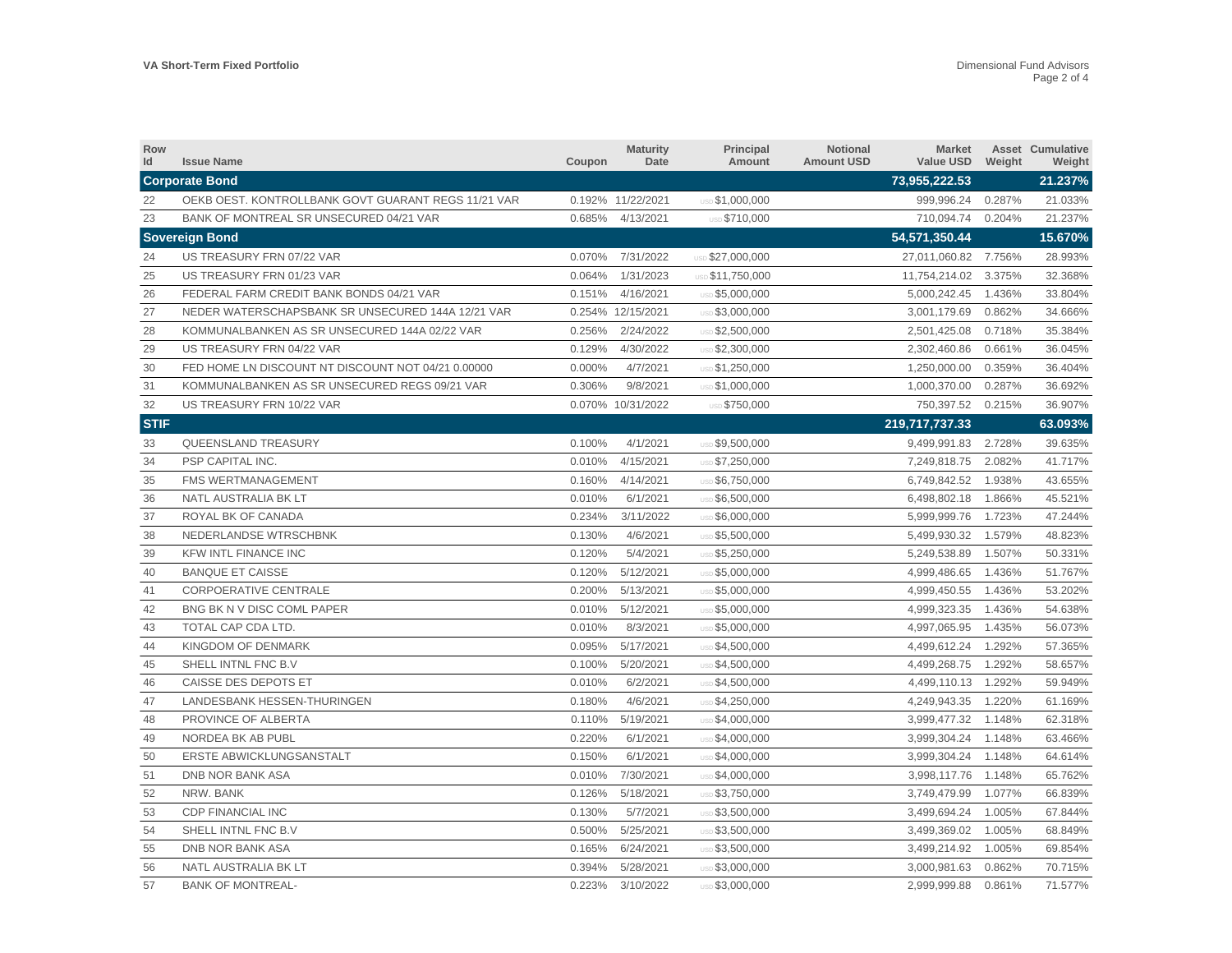| Row<br>Id   | <b>Issue Name</b>            | Coupon | <b>Maturity</b><br>Date | Principal<br>Amount    | Notional<br><b>Amount USD</b> | <b>Market</b><br><b>Value USD</b> | Weight | <b>Asset Cumulative</b><br>Weight |
|-------------|------------------------------|--------|-------------------------|------------------------|-------------------------------|-----------------------------------|--------|-----------------------------------|
| <b>STIF</b> |                              |        |                         |                        |                               | 219,717,737.33                    |        | 63.093%                           |
| 58          | PROVINCE OF ALBERTA          | 0.180% | 4/19/2021               | USD \$3,000,000        |                               | 2,999,878.08                      | 0.861% | 72.438%                           |
| 59          | <b>NOVARTIS FNC CRP</b>      | 0.180% | 4/12/2021               | USD \$3,000,000        |                               | 2,999,804.01                      | 0.861% | 73.300%                           |
| 60          | BNG BK N V DISC COML PAPER   | 0.190% | 4/27/2021               | USD \$3,000,000        |                               | 2,999,784.00                      | 0.861% | 74.161%                           |
| 61          | PROVINCE OF ALBERTA          | 0.110% | 5/10/2021               | USD \$3,000,000        |                               | 2,999,676.66                      | 0.861% | 75.023%                           |
| 62          | <b>BANQUE ET CAISSE</b>      | 0.150% | 6/10/2021               | USD \$3,000,000        |                               | 2,999,408.34                      | 0.861% | 75.884%                           |
| 63          | <b>SWEDBANK</b>              | 0.150% | 6/11/2021               | <b>USD \$3,000,000</b> |                               | 2,999,364.00                      | 0.861% | 76.745%                           |
| 64          | NORDEA BK AB PUBL            | 0.110% | 6/15/2021               | USD \$3,000,000        |                               | 2,999,297.01                      | 0.861% | 77.606%                           |
| 65          | NORDEA BK AB PUBL            | 0.115% | 6/22/2021               | USD \$3,000,000        |                               | 2,999,204.58                      | 0.861% | 78.468%                           |
| 66          | LANDESBANK HESSEN-THURINGEN  | 0.010% | 6/9/2021                | USD \$3,000,000        |                               | 2,999,124.99                      | 0.861% | 79.329%                           |
| 67          | SKANDIN ENS BANKEN AG        | 0.140% | 7/1/2021                | USD \$3,000,000        |                               | 2,998,842.33                      | 0.861% | 80.190%                           |
| 68          | <b>SWEDBANK</b>              | 0.175% | 8/25/2021               | <b>USD \$3,000,000</b> |                               | 2,998,052.25                      | 0.861% | 81.051%                           |
| 69          | PSP CAPITAL INC.             | 0.190% | 4/7/2021                | <b>USD \$2,750,000</b> |                               | 2,749,973.27                      | 0.790% | 81.841%                           |
| 70          | CAISSE DES DEPOTS ET         | 0.140% | 4/7/2021                | <b>USD \$2,750,000</b> |                               | 2,749,962.57                      | 0.790% | 82.630%                           |
| 71          | <b>SKANDIN ENS BANKEN AG</b> | 0.010% | 4/21/2021               | USD \$2,750,000        |                               | 2,749,871.66                      | 0.790% | 83.420%                           |
| 72          | <b>KINGDOM OF DENMARK</b>    | 0.110% | 5/19/2021               | USD \$2,750,000        |                               | 2,749,752.97                      | 0.790% | 84.209%                           |
| 73          | CAISSE DES DEPOTS ET         | 0.010% | 5/24/2021               | USD \$2,750,000        |                               | 2,749,562.75                      | 0.790% | 84.999%                           |
| 74          | TOTAL CAP CDA LTD.           | 0.180% | 4/6/2021                | USD \$2,500,000        |                               | 2,499,969.58                      | 0.718% | 85.717%                           |
| 75          | KINGDOM OF DENMARK           | 0.085% | 4/19/2021               | USD \$2,500,000        |                               | 2,499,924.80                      | 0.718% | 86.435%                           |
| 76          | NRW. BANK                    | 0.140% | 5/7/2021                | USD \$2,500,000        |                               | 2,499,755.90                      | 0.718% | 87.153%                           |
| 77          | KFW INTL FINANCE INC         | 0.130% | 6/1/2021                | USD \$2,500,000        |                               | 2,499,522.08                      | 0.718% | 87.870%                           |
| 78          | <b>DNB NOR BANK ASA</b>      | 0.155% | 7/8/2021                | USD \$2,500,000        |                               | 2,499,230.00                      | 0.718% | 88.588%                           |
| 79          | SKANDIN ENS BANKEN AG        | 0.010% | 4/20/2021               | USD \$2,250,000        |                               | 2,249,900.01                      | 0.646% | 89.234%                           |
| 80          | <b>CDP FINANCIAL INC</b>     | 0.130% | 6/1/2021                | USD \$2,250,000        |                               | 2,249,608.64                      | 0.646% | 89.880%                           |
| 81          | <b>EXPORT DEVELMT CORP</b>   | 0.090% | 4/26/2021               | USD \$2,000,000        |                               | 1,999,904.66                      | 0.574% | 90.454%                           |
| 82          | ROYAL BK OF CANADA           | 0.180% | 4/26/2021               | USD \$2,000,000        |                               | 1,999,891.66                      | 0.574% | 91.029%                           |
| 83          | NRW. BANK                    | 0.115% | 4/27/2021               | USD \$2,000,000        |                               | 1,999,875.50                      | 0.574% | 91.603%                           |
| 84          | <b>SWEDBANK</b>              | 0.096% | 5/10/2021               | USD \$2,000,000        |                               | 1,999,844.44                      | 0.574% | 92.177%                           |
| 85          | ERSTE ABWICKLUNGSANSTALT     | 0.010% | 5/3/2021                | USD \$2,000,000        |                               | 1,999,813.00                      | 0.574% | 92.751%                           |
| 86          | PROV. BRITSH COLUMBIA        | 0.190% | 6/9/2021                | <b>USD \$2,000,000</b> |                               | 1,999,638.34                      | 0.574% | 93.326%                           |
| 87          | BNG BK N V DISC COML PAPER   | 0.120% | 6/16/2021               | USD \$2,000,000        |                               | 1,999,443.88                      | 0.574% | 93.900%                           |
| 88          | <b>CDP FINANCIAL INC</b>     | 0.160% | 7/12/2021               | <b>USD \$2,000,000</b> |                               | 1,999,376.28                      | 0.574% | 94.474%                           |
| 89          | <b>CDP FINANCIAL INC</b>     | 0.240% | 7/15/2021               | USD \$2,000,000        |                               | 1,999,369.88                      | 0.574% | 95.048%                           |
| 90          | SHELL INTNL FNC B.V          | 0.230% | 8/23/2021               | <b>USD \$2,000,000</b> |                               | 1,998,727.22                      | 0.574% | 95.622%                           |
| 91          | SVENSKA HANDLSBNKN A         | 0.170% | 9/2/2021                | USD \$2,000,000        |                               | 1,998,682.50                      | 0.574% | 96.196%                           |
| 92          | <b>BANK OF MONTREAL-</b>     | 0.210% | 2/11/2022               | USD \$1,500,000        |                               | 1,500,316.38                      | 0.431% | 96.627%                           |
| 93          | NRW. BANK                    | 0.010% | 6/25/2021               | USD \$1,500,000        |                               | 1,499,537.75                      | 0.431% | 97.057%                           |
| 94          | <b>EUROPEAN INVT BNK</b>     | 0.010% | 7/22/2021               | USD \$1,500,000        |                               | 1,499,350.25                      | 0.431% | 97.488%                           |
| 95          | <b>FMS WERTMANAGEMENT</b>    | 0.160% | 4/26/2021               | USD \$1,250,000        |                               | 1.249.932.29                      | 0.359% | 97.847%                           |